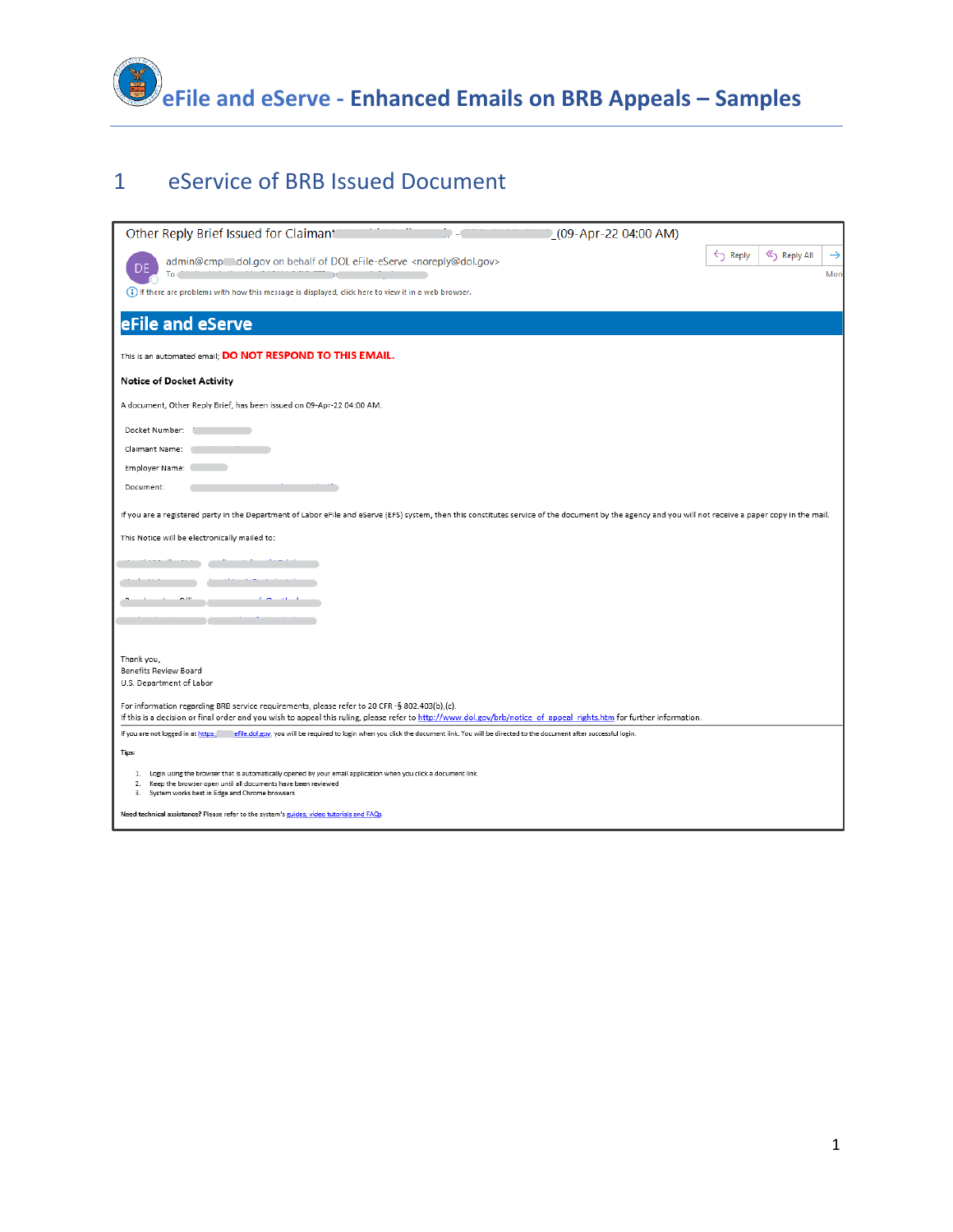

| $\overline{2}$ |  | eService of Approved Filing |  |
|----------------|--|-----------------------------|--|
|----------------|--|-----------------------------|--|

| Other Reply Brief Filed for Claimant<br>Apr-22 04:00 AM)                                                                                                                                                                                                              |                    |           |                       |
|-----------------------------------------------------------------------------------------------------------------------------------------------------------------------------------------------------------------------------------------------------------------------|--------------------|-----------|-----------------------|
| admin@cmp" dol.gov on behalf of DOL eFile-eServe <noreply@dol.gov></noreply@dol.gov>                                                                                                                                                                                  | $\leftarrow$ Reply | Reply All | $\rightarrow$ Forward |
| To                                                                                                                                                                                                                                                                    |                    |           | Mon 4/25/202          |
| (i) If there are problems with how this message is displayed, click here to view it in a web browser.                                                                                                                                                                 |                    |           |                       |
| eFile and eServe                                                                                                                                                                                                                                                      |                    |           |                       |
| This is an automated email; DO NOT RESPOND TO THIS EMAIL.                                                                                                                                                                                                             |                    |           |                       |
| <b>Notice of Docket Activity</b>                                                                                                                                                                                                                                      |                    |           |                       |
| A document, Other Reply Brief, filed by Filing Party  has been accepted as a filing by the Benefits Review Board on 09-Apr-22 04:00 AM.                                                                                                                               |                    |           |                       |
| Docket Number:                                                                                                                                                                                                                                                        |                    |           |                       |
| Claimant Name:                                                                                                                                                                                                                                                        |                    |           |                       |
| Employer Name:                                                                                                                                                                                                                                                        |                    |           |                       |
| Document:                                                                                                                                                                                                                                                             |                    |           |                       |
| If you are a registered party in the Department of Labor eFile and eServe (EFS) system, then this constitutes service of the document by the agency and you will not receive a paper copy in the mail.                                                                |                    |           |                       |
| This Notice will be electronically mailed to:                                                                                                                                                                                                                         |                    |           |                       |
|                                                                                                                                                                                                                                                                       |                    |           |                       |
|                                                                                                                                                                                                                                                                       |                    |           |                       |
|                                                                                                                                                                                                                                                                       |                    |           |                       |
|                                                                                                                                                                                                                                                                       |                    |           |                       |
|                                                                                                                                                                                                                                                                       |                    |           |                       |
| Thank you,                                                                                                                                                                                                                                                            |                    |           |                       |
| Benefits Review Board                                                                                                                                                                                                                                                 |                    |           |                       |
| U.S. Department of Labor                                                                                                                                                                                                                                              |                    |           |                       |
| For information regarding BRB service requirements, please refer to 20 CFR -§ 802.403(b),(c).<br>If this is a decision or final order and you wish to appeal this ruling, please refer to http://www.dol.gov/brb/notice of appeal rights.htm for further information. |                    |           |                       |
| If you are not logged in at https:/ efile.dol.gov, you will be required to login when you click the document link. You will be directed to the document after successful login.                                                                                       |                    |           |                       |
| Tips:                                                                                                                                                                                                                                                                 |                    |           |                       |
| Login using the browser that is automatically opened by your email application when you click a document link<br>1.<br>2.<br>Keep the browser open until all documents have been reviewed<br>3. System works best in Edge and Chrome browsers                         |                    |           |                       |
| Need technical assistance? Please refer to the system's guides, video tutorials and FAQs.                                                                                                                                                                             |                    |           |                       |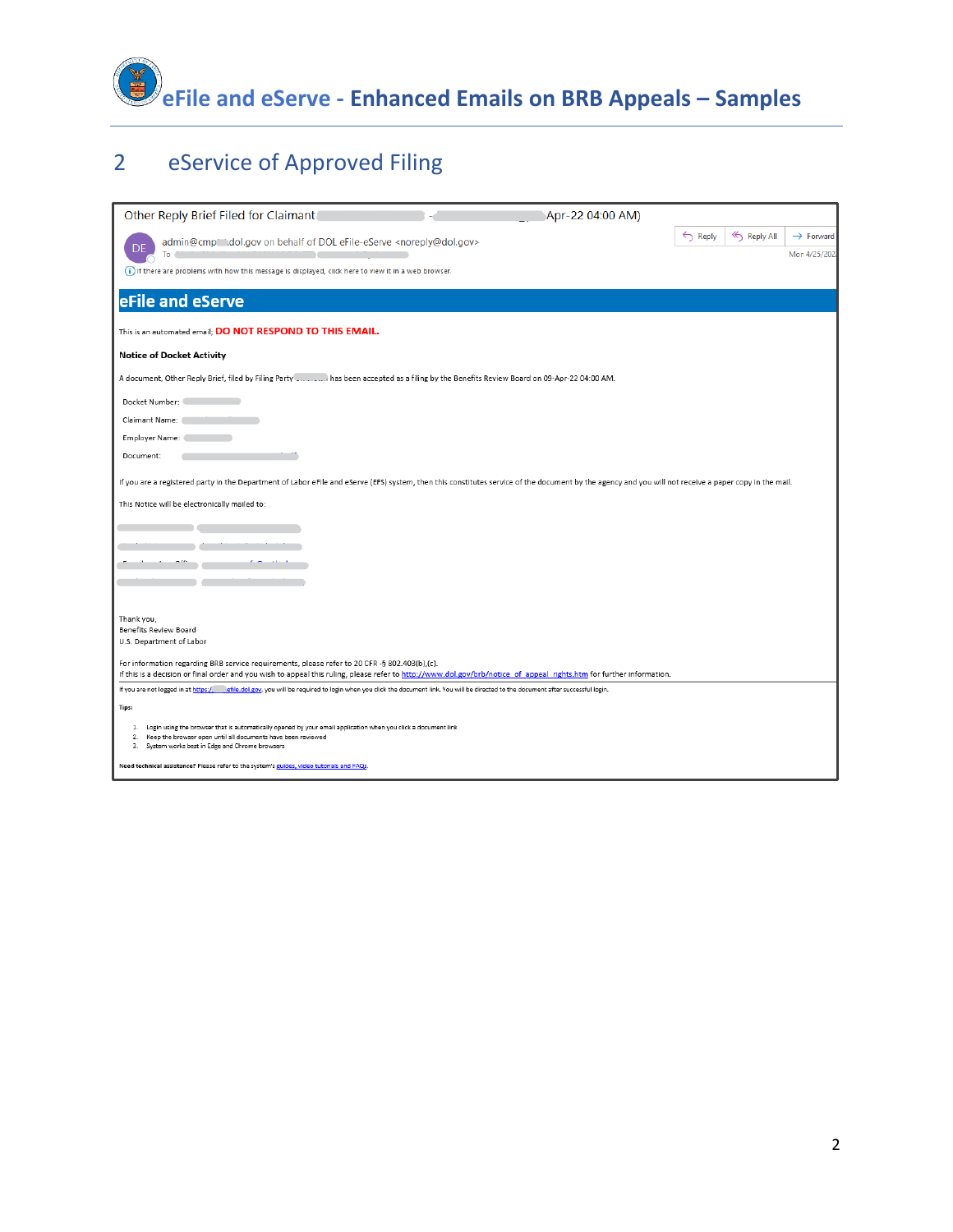**eFile and eServe - Enhanced Emails on BRB Appeals – Samples**

# 3 Submit a New Filing in BRB Appeal

## 3.1 Notifying eFiler of receipt of filing

| Motion for Extension of Time to File Other Briefs Received and Pending Review in                                                                                                                                                           |                                        | $(08 - Ap)$                                    |
|--------------------------------------------------------------------------------------------------------------------------------------------------------------------------------------------------------------------------------------------|----------------------------------------|------------------------------------------------|
| admin@cmp dol.gov on behalf of DOL eFile-eServe <noreply@dol.gov><br/>To</noreply@dol.gov>                                                                                                                                                 | ᠿ<br>« Reply All<br>$\leftarrow$ Reply | $\rightarrow$ Forward<br>Sat 4/9/2022 12:16 AM |
| (i) If there are problems with how this message is displayed, click here to view it in a web browser.                                                                                                                                      |                                        |                                                |
| eFile and eServe                                                                                                                                                                                                                           |                                        |                                                |
| This is an automated email; DO NOT RESPOND TO THIS EMAIL.                                                                                                                                                                                  |                                        |                                                |
| Dear                                                                                                                                                                                                                                       |                                        |                                                |
| This is to notify you that your Motion for Extension of Time to File Other Briefs to the case below was received on 08-Apr-22 11:55 PM and is pending review by the Benefits Review Board.                                                 |                                        |                                                |
| <b>Appeal Details</b><br>Docket Number:                                                                                                                                                                                                    |                                        |                                                |
| Claimant Name:                                                                                                                                                                                                                             |                                        |                                                |
| Employer Name: [2000]                                                                                                                                                                                                                      |                                        |                                                |
| <b>Filing Details</b>                                                                                                                                                                                                                      |                                        |                                                |
| Filing:                                                                                                                                                                                                                                    |                                        |                                                |
| Filed Date:                                                                                                                                                                                                                                |                                        |                                                |
| eFile Number:                                                                                                                                                                                                                              |                                        |                                                |
| Received and Pending Review<br>Status:                                                                                                                                                                                                     |                                        |                                                |
| Documents:                                                                                                                                                                                                                                 |                                        |                                                |
|                                                                                                                                                                                                                                            |                                        |                                                |
| Thank you,<br>Benefits Review Board<br>U.S. Department of Labor                                                                                                                                                                            |                                        |                                                |
| If you are not logged in at https:// efile.dol.gov, you will be required to login when you click the document link. You will be directed to the document after successful login.                                                           |                                        |                                                |
| Tips:                                                                                                                                                                                                                                      |                                        |                                                |
| Login using the browser that is automatically opened by your email application when you click a document link<br>1.<br>2. Keep the browser open until all documents have been reviewed<br>3. System works best in Edge and Chrome browsers |                                        |                                                |
| Need technical assistance? Please refer to the system's guides, video tutorials and FAQs.                                                                                                                                                  |                                        |                                                |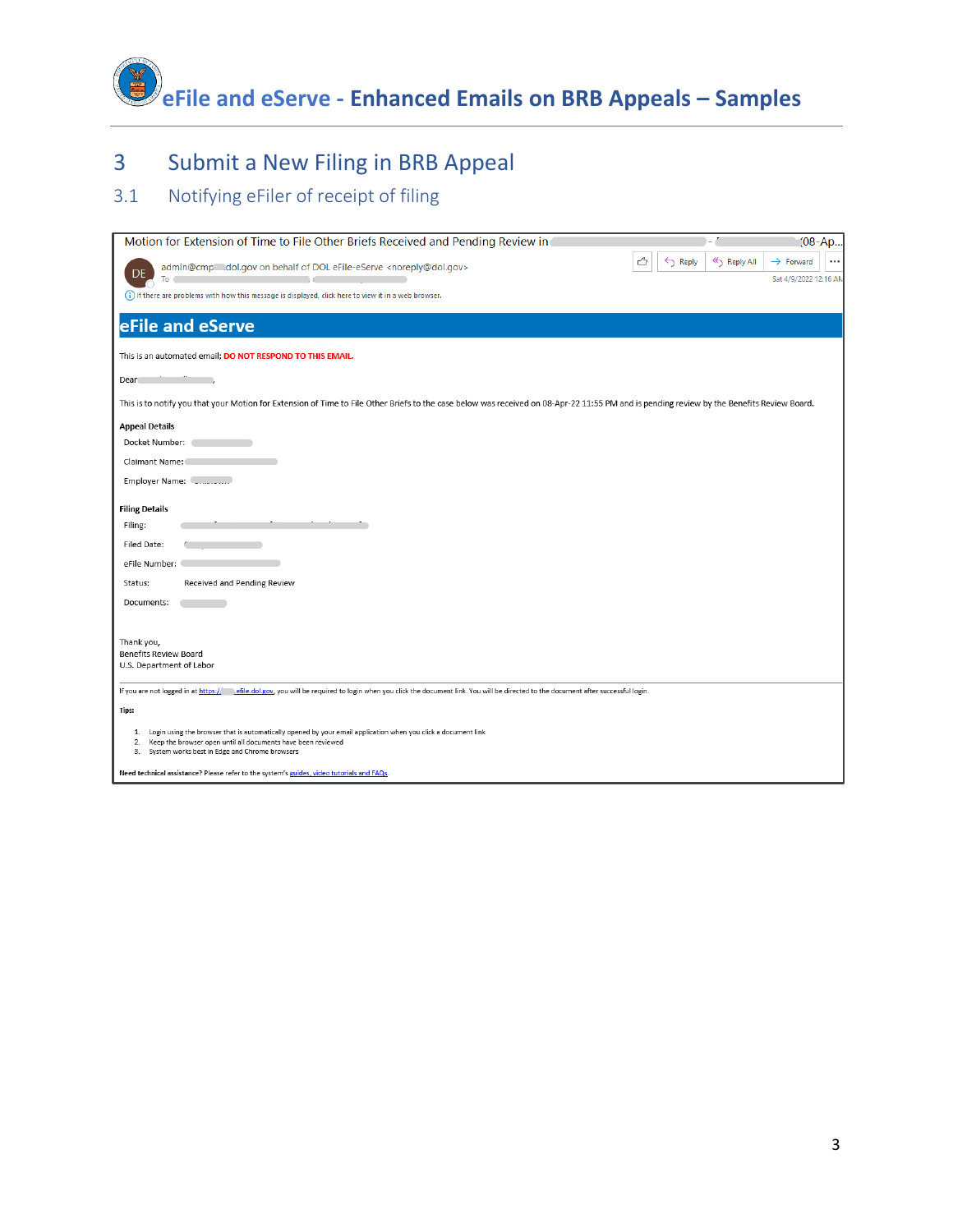

## 3.2 Notifying eFiler of filing approval by agency

| <admin@cmp_t.dol.gov> on behalf of DOL eFile-eServe <noreply@dol.gov><br/>From:<br/>Sent on: Monday, April 25, 2022 5:08:48 PM<br/>To:<br/>Subject: Motion for Extension of Time to File Other Briefs Accepted as a Filing in<br/>(25-Apr-22 01:08 PM)</noreply@dol.gov></admin@cmp_t.dol.gov> |
|------------------------------------------------------------------------------------------------------------------------------------------------------------------------------------------------------------------------------------------------------------------------------------------------|
| eFile and eServe                                                                                                                                                                                                                                                                               |
| This is an automated email; DO NOT RESPOND TO THIS EMAIL.                                                                                                                                                                                                                                      |
| Dear !                                                                                                                                                                                                                                                                                         |
| This is to notify you that your Motion for Extension of Time to File Other Briefs to the case below has been accepted as a filing.<br>Please note that you are responsible for serving the other parties in the case, following the Board's procedural rules.                                  |
| Appeal Details                                                                                                                                                                                                                                                                                 |
| Docket Number:                                                                                                                                                                                                                                                                                 |
| Claimant Name:                                                                                                                                                                                                                                                                                 |
| Employer Name:                                                                                                                                                                                                                                                                                 |
| <b>Filing Details</b>                                                                                                                                                                                                                                                                          |
| Motion for Extension of Time to File Other Briefs<br>Filing:                                                                                                                                                                                                                                   |
| Filed Date:<br>08-Apr-22 11:57 PM                                                                                                                                                                                                                                                              |
| eFile Number:                                                                                                                                                                                                                                                                                  |
| Accepted as a Filing<br>Status:                                                                                                                                                                                                                                                                |
| Accepted Date: 25-Apr-22 01:08 PM                                                                                                                                                                                                                                                              |
| Documents:                                                                                                                                                                                                                                                                                     |
| Thank vou.<br>Benefits Review Board<br>U.S. Department of Labor                                                                                                                                                                                                                                |
| If you are not logged in at https://test.efile.dol.gov, you will be required to login when you click the document link. You will be directed to the document after successful login.                                                                                                           |
| Tips:                                                                                                                                                                                                                                                                                          |
| $1.$ Login using the browser that is automatically opened by your email application when you click a document link $2.$ Keep the browser open until all documents have been reviewed<br>3. System works best in Edge and Chrome browsers                                                       |
| Need technical assistance? Please refer to the system's guides, video tutorials and FAQs.                                                                                                                                                                                                      |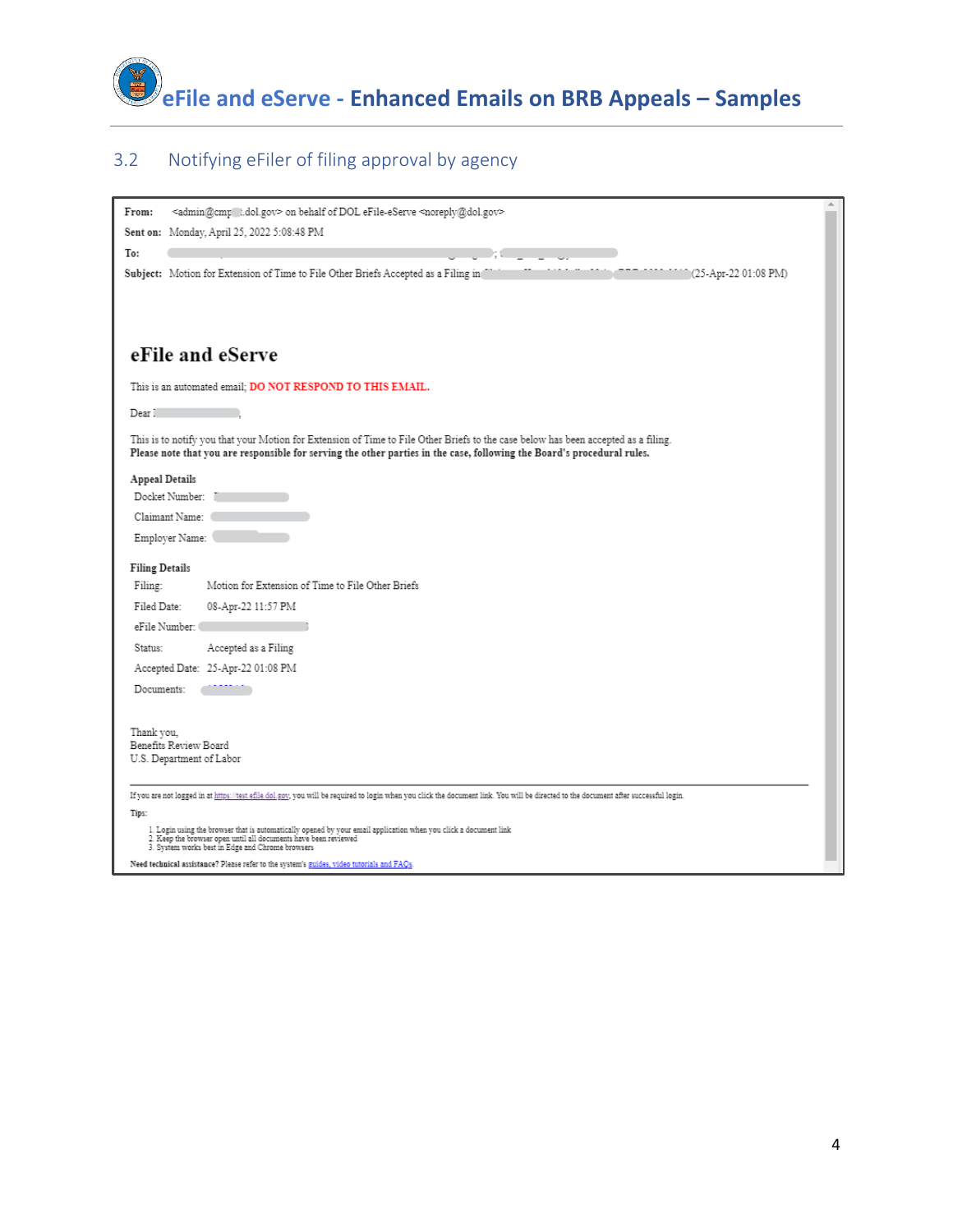

## 3.3 Notifying eFiler of filing rejection by agency

| Motion for Extension of Time to File Other Briefs Not Accepted in                                                                                                                                                                             |  |  |  |
|-----------------------------------------------------------------------------------------------------------------------------------------------------------------------------------------------------------------------------------------------|--|--|--|
| $\leftarrow$ Reply<br><< Reply All<br>$\rightarrow$ Forward<br><br>admin@cmp__dol.gov on behalf of DOL eFile-eServe <norepl<br>DF<br/>Тc<br/>Sat 4/9/2022 12:38 AM</norepl<br>                                                                |  |  |  |
| (i) If there are problems with how this message is displayed, click here to view it in a web browser.                                                                                                                                         |  |  |  |
| eFile and eServe                                                                                                                                                                                                                              |  |  |  |
| This is an automated email; DO NOT RESPOND TO THIS EMAIL.                                                                                                                                                                                     |  |  |  |
| Dear                                                                                                                                                                                                                                          |  |  |  |
| This is to notify you that your Motion for Extension of Time to File Other Briefs to the case below has not been accepted as a filing for the reason below.                                                                                   |  |  |  |
| Reason: rejection email                                                                                                                                                                                                                       |  |  |  |
| <b>Appeal Details</b>                                                                                                                                                                                                                         |  |  |  |
| Docket Number:                                                                                                                                                                                                                                |  |  |  |
| Claimant Name:                                                                                                                                                                                                                                |  |  |  |
| Employer Name:                                                                                                                                                                                                                                |  |  |  |
| <b>Filing Details</b>                                                                                                                                                                                                                         |  |  |  |
| Filing:                                                                                                                                                                                                                                       |  |  |  |
| Filed Date:                                                                                                                                                                                                                                   |  |  |  |
| eFile Number:                                                                                                                                                                                                                                 |  |  |  |
| Status:<br>Not Accepted                                                                                                                                                                                                                       |  |  |  |
| Not Accepted Date:                                                                                                                                                                                                                            |  |  |  |
| Documents:                                                                                                                                                                                                                                    |  |  |  |
|                                                                                                                                                                                                                                               |  |  |  |
| Thank you,                                                                                                                                                                                                                                    |  |  |  |
| Benefits Review Board<br>U.S. Department of Labor                                                                                                                                                                                             |  |  |  |
|                                                                                                                                                                                                                                               |  |  |  |
| If you are not logged in at https:/<br>lefile.dol.gov, you will be required to login when you click the document link. You will be directed to the document after successful login.                                                           |  |  |  |
| Tips:                                                                                                                                                                                                                                         |  |  |  |
| 1. Login using the browser that is automatically opened by your email application when you click a document link<br>2.<br>Keep the browser open until all documents have been reviewed<br>3.<br>System works best in Edge and Chrome browsers |  |  |  |
| Need technical assistance? Please refer to the system's guides, video tutorials and FAQs.                                                                                                                                                     |  |  |  |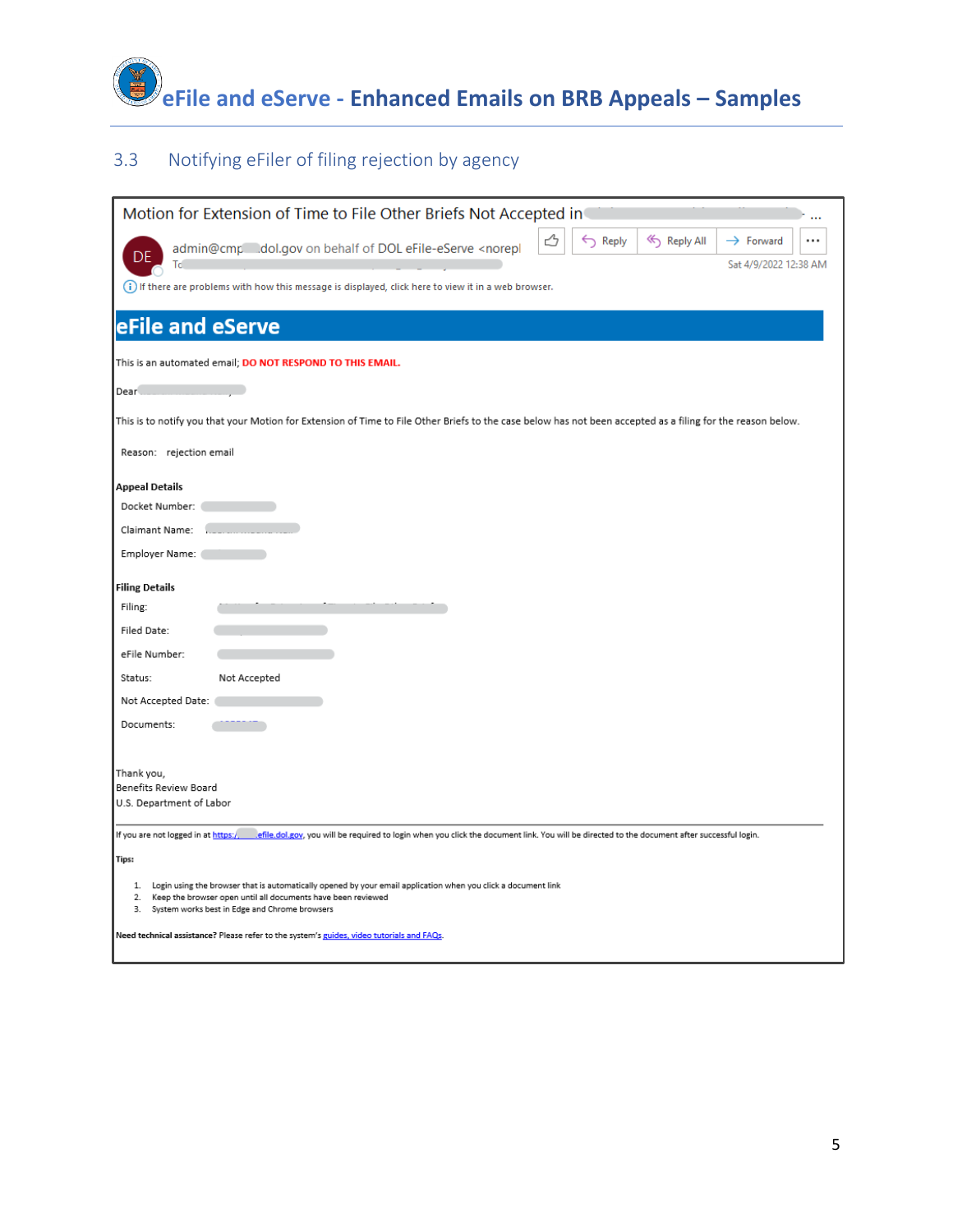

## 3.4 Notifying eFiler of filing returned by agency

| Motion for Extension of Time to File Other Briefs Returned for Corrections in                                                                                                                           |
|---------------------------------------------------------------------------------------------------------------------------------------------------------------------------------------------------------|
| $\leftarrow$ Reply<br>Reply All<br>$\rightarrow$ Forward<br><br>admin@cmr indol.gov on behalf of DOL eFile-eServe <noreply@dc<br>Sat 4/9/2022 12:39 AM<br/>To</noreply@dc<br>                           |
| (i) If there are problems with how this message is displayed, click here to view it in a web browser.                                                                                                   |
| eFile and eServe                                                                                                                                                                                        |
| This is an automated email; DO NOT RESPOND TO THIS EMAIL.                                                                                                                                               |
| Dear                                                                                                                                                                                                    |
| This is to notify you that your Motion for Extension of Time to File Other Briefs to the case below has been returned for corrections.                                                                  |
| Correction(s) Required: returned email                                                                                                                                                                  |
| You can make the necessary changes by clicking the Edit link for this filing on the appeal dashboard and resubmit the filing to be reviewed again. Do not email a<br>copy to the Benefits Review Board. |
| <b>Appeal Details</b>                                                                                                                                                                                   |
| Docket Number:                                                                                                                                                                                          |
| Claimant Name:                                                                                                                                                                                          |
| Employer Name:                                                                                                                                                                                          |
| <b>Filing Details</b>                                                                                                                                                                                   |
| Motion for Extension of Time to File Other Briefs<br>Filing:                                                                                                                                            |
| Filed Date:                                                                                                                                                                                             |
| eFile Number:                                                                                                                                                                                           |
| Returned for Corrections<br>Status:                                                                                                                                                                     |
| Returned Date:                                                                                                                                                                                          |
| Documents:                                                                                                                                                                                              |
|                                                                                                                                                                                                         |
| Thank you,                                                                                                                                                                                              |
| Benefits Review Board<br>U.S. Department of Labor                                                                                                                                                       |
|                                                                                                                                                                                                         |
| If you are not logged in at https:<br>efile.dol.gov, you will be required to login when you click the document link. You will be directed to the document after successful login.                       |
| Tips:                                                                                                                                                                                                   |
| 1. Login using the browser that is automatically opened by your email application when you click a document link<br>2.<br>Keep the browser open until all documents have been reviewed                  |
| System works best in Edge and Chrome browsers<br>З.                                                                                                                                                     |
| Need technical assistance? Please refer to the system's guides, video tutorials and FAQs.                                                                                                               |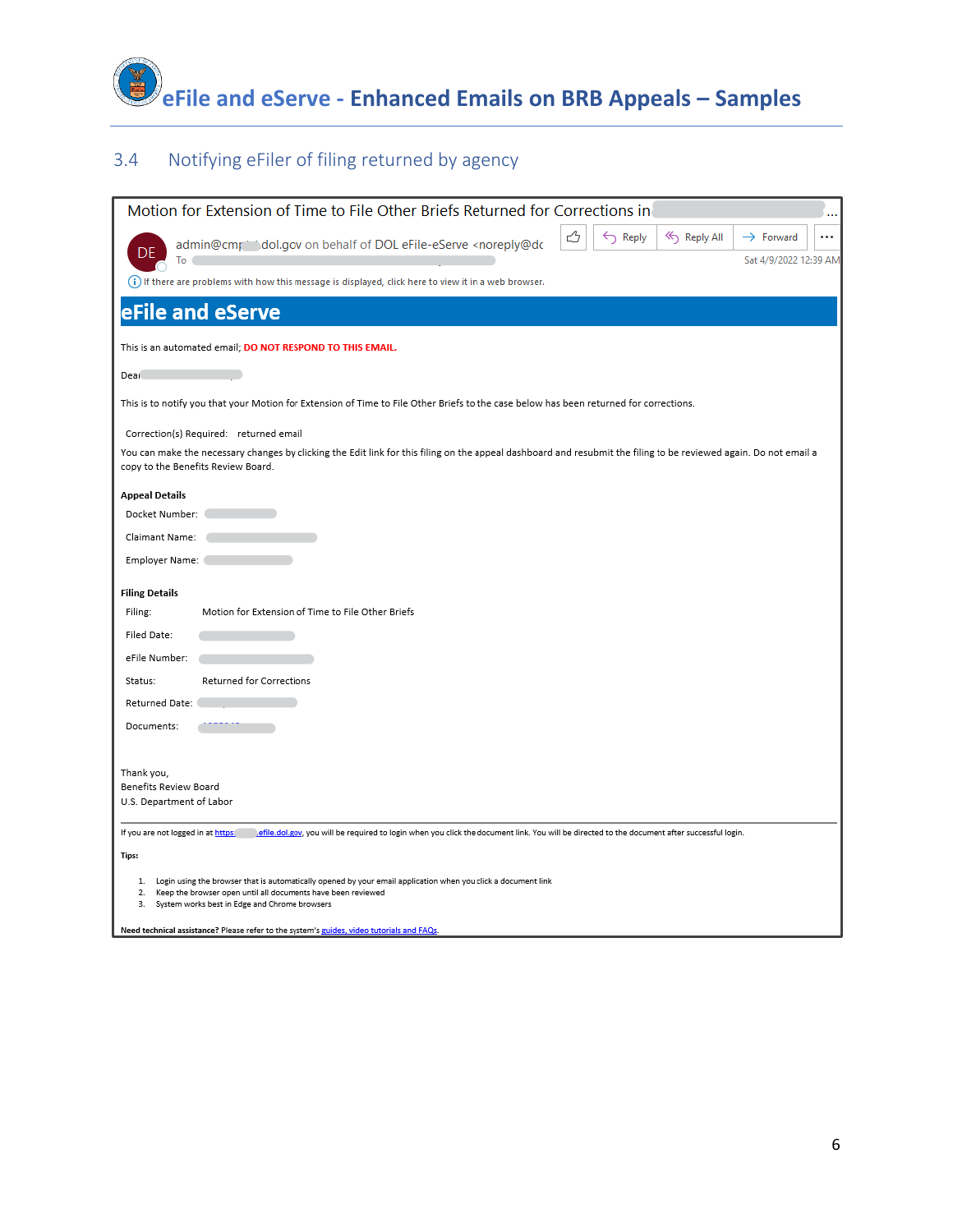

# 4 Submit Access Request to an BRB Appeal

## 4.1 Notifying eFiler of receipt of access request

| From:                 | <admin@cm; dol.gov=""> on behalf of DOL eFile-eServe <noreply@dol.gov></noreply@dol.gov></admin@cm;>                                                    |  |
|-----------------------|---------------------------------------------------------------------------------------------------------------------------------------------------------|--|
|                       | Sent on: Friday, April 22, 2022 1:48:01 AM                                                                                                              |  |
| To:                   |                                                                                                                                                         |  |
|                       | Subject: Access Request Received and Pending Review in<br>[21-Apr-22 09:43<br>PM)                                                                       |  |
|                       |                                                                                                                                                         |  |
|                       |                                                                                                                                                         |  |
|                       | eFile and eServe                                                                                                                                        |  |
|                       | This is an automated email; DO NOT RESPOND TO THIS EMAIL.                                                                                               |  |
| Dear                  |                                                                                                                                                         |  |
|                       | This is to notify you that your request to access the case below was received on 21-Apr-22 09:43 PM and is pending review by the Benefits Review Board. |  |
| Appeal Details        |                                                                                                                                                         |  |
|                       | Docket Number:                                                                                                                                          |  |
|                       | Claimant Name:                                                                                                                                          |  |
|                       | Employer Name:                                                                                                                                          |  |
|                       | OWCP Case Number:                                                                                                                                       |  |
|                       | Lower Court Decision Date: 18-Nov-20                                                                                                                    |  |
| <b>Filing Details</b> |                                                                                                                                                         |  |
| Filing:               | Access Request                                                                                                                                          |  |
| Filed Date:           | 21-Apr-22 09:43 PM                                                                                                                                      |  |
|                       | eFile Number:                                                                                                                                           |  |
| Status:               | Received and Pending Review                                                                                                                             |  |
| Thank you,            |                                                                                                                                                         |  |
| Benefits Review Board |                                                                                                                                                         |  |
|                       | U.S. Department of Labor                                                                                                                                |  |
|                       |                                                                                                                                                         |  |
|                       | Need technical assistance? Please refer to the system's guides, video tutorials and FAQs.                                                               |  |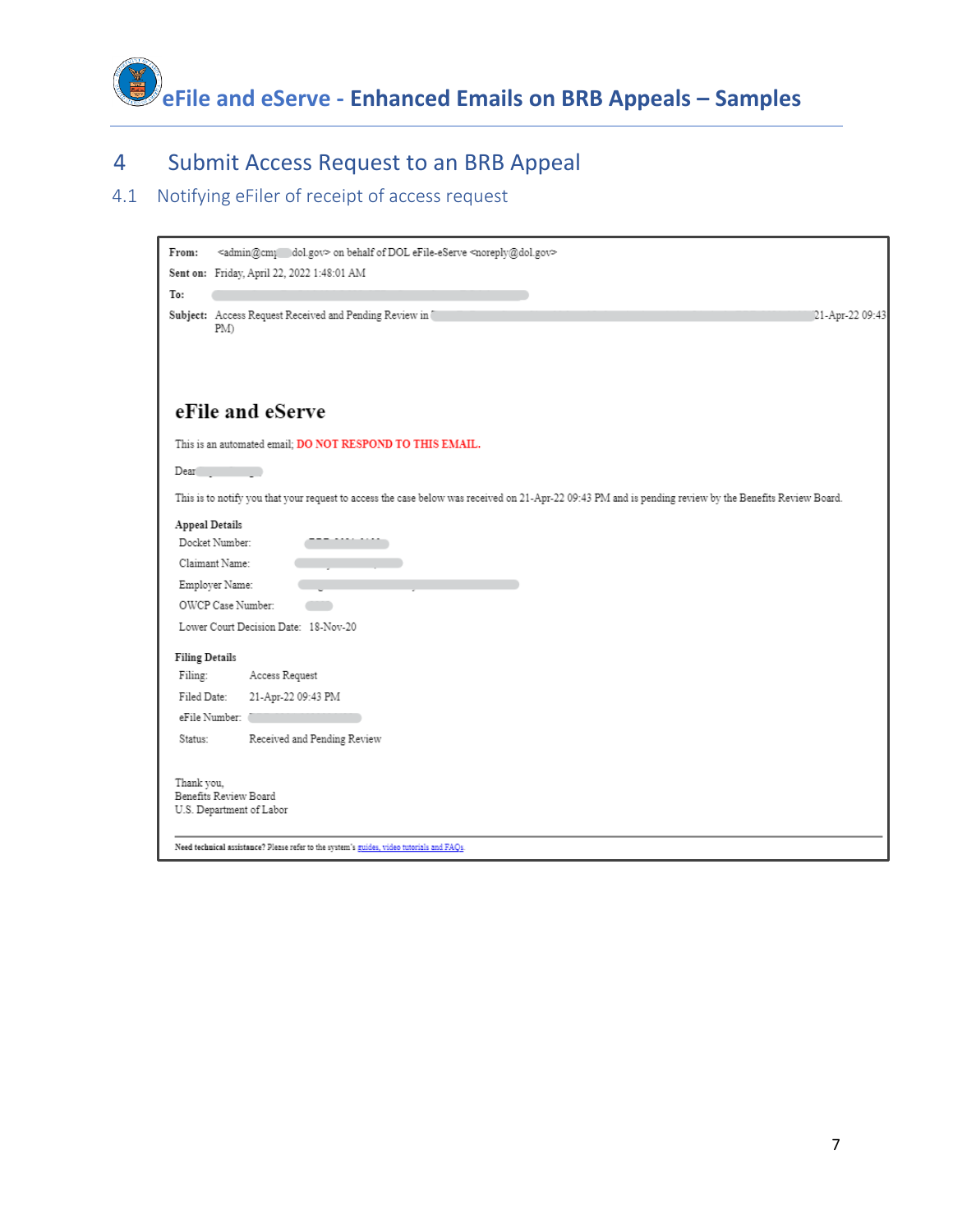

## 4.2 Notifying eFiler of access request approval by agency

| From: admin@cmr dol.gov <admin@cm dol.gov=""> on behalf of DOL eFile-eServe <noreply@dol.gov><br/>Sent: Saturday, April 9, 2022 5:13 AM<br/>To:</noreply@dol.gov></admin@cm>                                                            |
|-----------------------------------------------------------------------------------------------------------------------------------------------------------------------------------------------------------------------------------------|
| Subject: Access Request Accepted as a Filing in Claimant<br>(09-Apr-22 04:57 AM)                                                                                                                                                        |
| eFile and eServe                                                                                                                                                                                                                        |
| This is an automated email; DO NOT RESPOND TO THIS EMAIL.                                                                                                                                                                               |
| Deal                                                                                                                                                                                                                                    |
| This is to notify you that your request to access the case below has been accepted by the Benefits Review Board on 09-Apr-22 04:57 AM.                                                                                                  |
| <b>Appeal Details</b>                                                                                                                                                                                                                   |
| Docket Number:                                                                                                                                                                                                                          |
| Claimant Name:                                                                                                                                                                                                                          |
| Employer Name:                                                                                                                                                                                                                          |
| OWCP Case Number:                                                                                                                                                                                                                       |
| Lower Court Decision Date: (                                                                                                                                                                                                            |
| <b>Filing Details</b>                                                                                                                                                                                                                   |
| Access Request<br>Filing:                                                                                                                                                                                                               |
| Filed Date:                                                                                                                                                                                                                             |
| eFile Number:                                                                                                                                                                                                                           |
| Status:<br>Accepted as a Filing                                                                                                                                                                                                         |
| Accepted Date:                                                                                                                                                                                                                          |
|                                                                                                                                                                                                                                         |
| Thank you,                                                                                                                                                                                                                              |
| Benefits Review Board<br>U.S. Department of Labor                                                                                                                                                                                       |
|                                                                                                                                                                                                                                         |
| If you are not logged in at https:/<br>effile.dol.gov, you will be required to login when you click the document link. You will be directed to the document after successful login.                                                     |
| Tips:                                                                                                                                                                                                                                   |
| 1. Login using the browser that is automatically opened by your email application when you click a document link<br>2. Keep the browser open until all documents have been reviewed<br>3. System works best in Edge and Chrome browsers |
| Need technical assistance? Please refer to the system's guides, video tutorials and EAOs.                                                                                                                                               |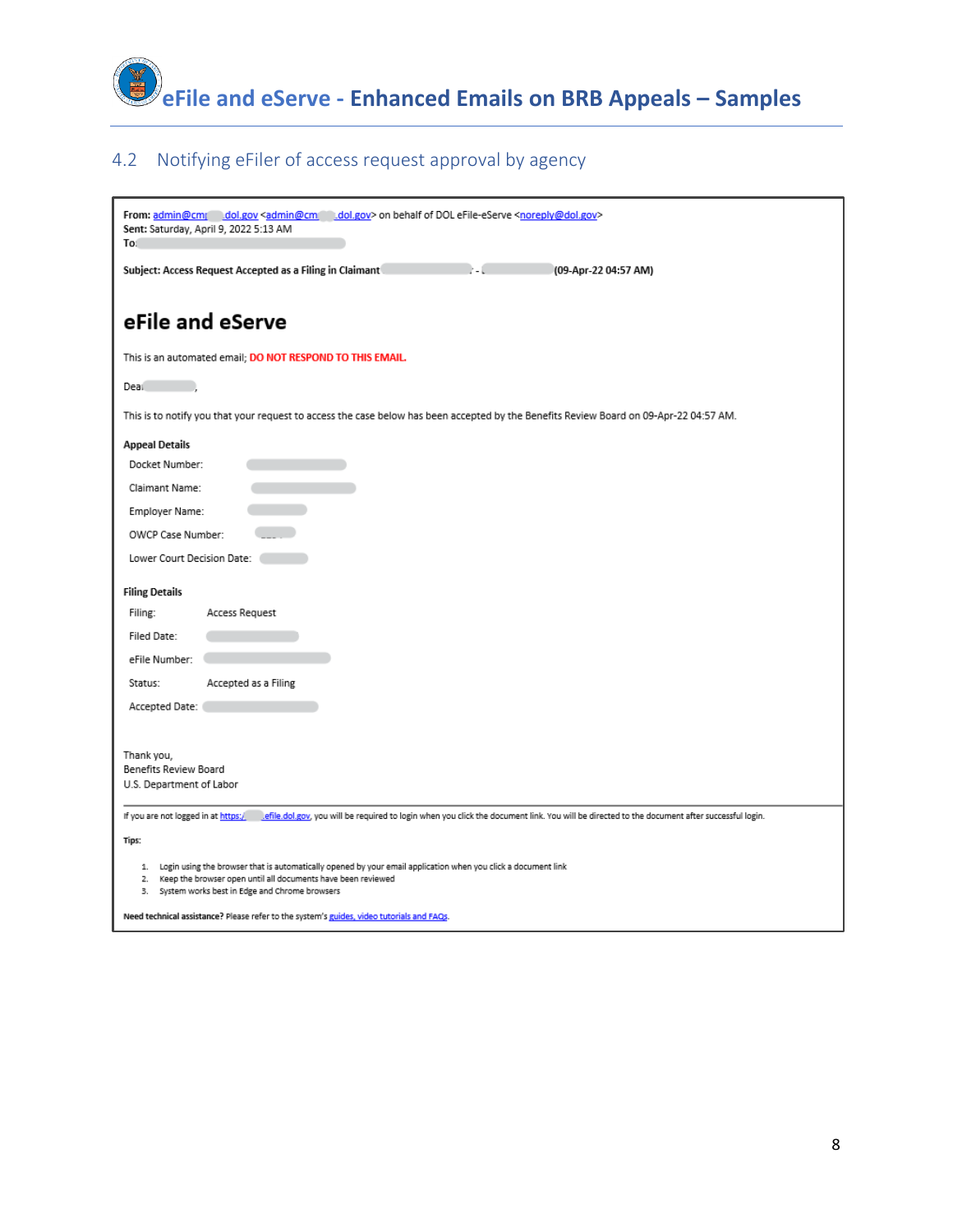

#### 4.3 Notifying eFiler of access request rejection by agency

| From: admin@cm dol.gov <admin@cmc dol.gov=""> on behalf of DOL eFile-eServe <noreply@dol.gov><br/>Sent: Saturday, April 9, 2022 5:59 AM</noreply@dol.gov></admin@cmc>             |
|-----------------------------------------------------------------------------------------------------------------------------------------------------------------------------------|
| To:                                                                                                                                                                               |
| Subject: Access Request Not Accepted in<br>(09-Apr-22 05:43 AM)                                                                                                                   |
| eFile and eServe                                                                                                                                                                  |
| This is an automated email; DO NOT RESPOND TO THIS EMAIL.                                                                                                                         |
| Dear                                                                                                                                                                              |
| This is to notify you that your request to access the case below has not been accepted for the reason below.                                                                      |
| Reason: rejection email                                                                                                                                                           |
| <b>Appeal Details</b>                                                                                                                                                             |
| Docket Number:                                                                                                                                                                    |
| Claimant Name:                                                                                                                                                                    |
| Employer Name:                                                                                                                                                                    |
| OWCP Case Number:                                                                                                                                                                 |
| Lower Court Decision Date:                                                                                                                                                        |
| <b>Filing Details</b>                                                                                                                                                             |
| Filing:<br>Access Request                                                                                                                                                         |
| Filed Date:                                                                                                                                                                       |
| eFile Number:                                                                                                                                                                     |
| Status:                                                                                                                                                                           |
| Not Accepted Date:                                                                                                                                                                |
|                                                                                                                                                                                   |
| Thank you,<br>Benefits Review Board                                                                                                                                               |
| U.S. Department of Labor                                                                                                                                                          |
| If you are not logged in at https:<br>efile.dol.gov, you will be required to login when you click the document link. You will be directed to the document after successful login. |
| Tips:                                                                                                                                                                             |
| Login using the browser that is automatically opened by your email application when you click a document link<br>1.                                                               |
| Keep the browser open until all documents have been reviewed<br>2.<br>System works best in Edge and Chrome browsers<br>3.                                                         |
| Need technical assistance? Please refer to the system's guides, video tutorials and FAQs.                                                                                         |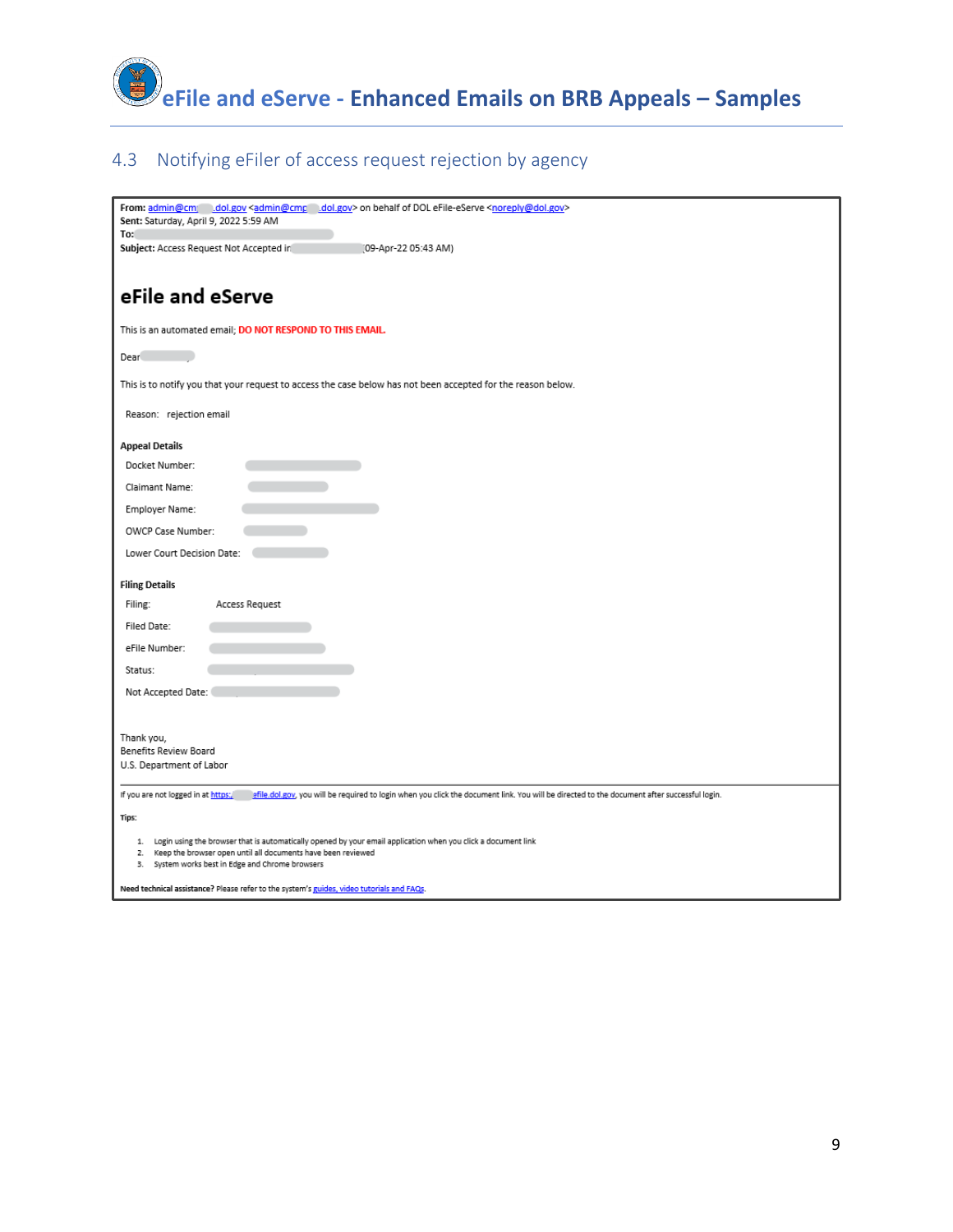

## 4.4 Notifying eFiler of access request returned for corrections by agency

| From: admin@cmp dol.gov <admin@cmp dol.gov=""> on behalf of DOL eFile-eServe <noreply@dol.gov><br/>Sent: Saturday, April 9, 2022 4:28 AM</noreply@dol.gov></admin@cmp>                                  |
|---------------------------------------------------------------------------------------------------------------------------------------------------------------------------------------------------------|
| To:                                                                                                                                                                                                     |
| Subject: Access Request Returned for Corrections in<br>09-Apr-22 04:11 AM)                                                                                                                              |
|                                                                                                                                                                                                         |
| eFile and eServe                                                                                                                                                                                        |
| This is an automated email; DO NOT RESPOND TO THIS EMAIL.                                                                                                                                               |
| Dear                                                                                                                                                                                                    |
| This is to notify you that your request to access the case below has been returned for corrections.                                                                                                     |
| Correction(s) Required: returned for correction                                                                                                                                                         |
| You can make the necessary changes by clicking the Edit link for this filing on the appeal dashboard and resubmit the filing to be reviewed again. Do not email a copy to the Benefits Review<br>Board. |
|                                                                                                                                                                                                         |
| <b>Appeal Details</b>                                                                                                                                                                                   |
| Docket Number:                                                                                                                                                                                          |
| Claimant Name:                                                                                                                                                                                          |
| Employer Name:                                                                                                                                                                                          |
| OWCP Case Number:                                                                                                                                                                                       |
| Lower Court Decision Date:                                                                                                                                                                              |
|                                                                                                                                                                                                         |
| <b>Filing Details</b>                                                                                                                                                                                   |
| Filing:<br>Access Request                                                                                                                                                                               |
| Filed Date:                                                                                                                                                                                             |
| eFile Number:                                                                                                                                                                                           |
| <b>Returned for Corrections</b><br>Status:                                                                                                                                                              |
| Returned Date:                                                                                                                                                                                          |
|                                                                                                                                                                                                         |
| Thank you,                                                                                                                                                                                              |
| Benefits Review Board                                                                                                                                                                                   |
| U.S. Department of Labor                                                                                                                                                                                |
| If you are not logged in at https:/<br>efile.dol.gov, you will be required to login when you click the document link. You will be directed to the document after successful login.                      |
| Tips:                                                                                                                                                                                                   |
| 1. Login using the browser that is automatically opened by your email application when you click a document link                                                                                        |
| 2. Keep the browser open until all documents have been reviewed<br>System works best in Edge and Chrome browsers<br>3.                                                                                  |
|                                                                                                                                                                                                         |
| Need technical assistance? Please refer to the system's guides, video tutorials and FAQs.                                                                                                               |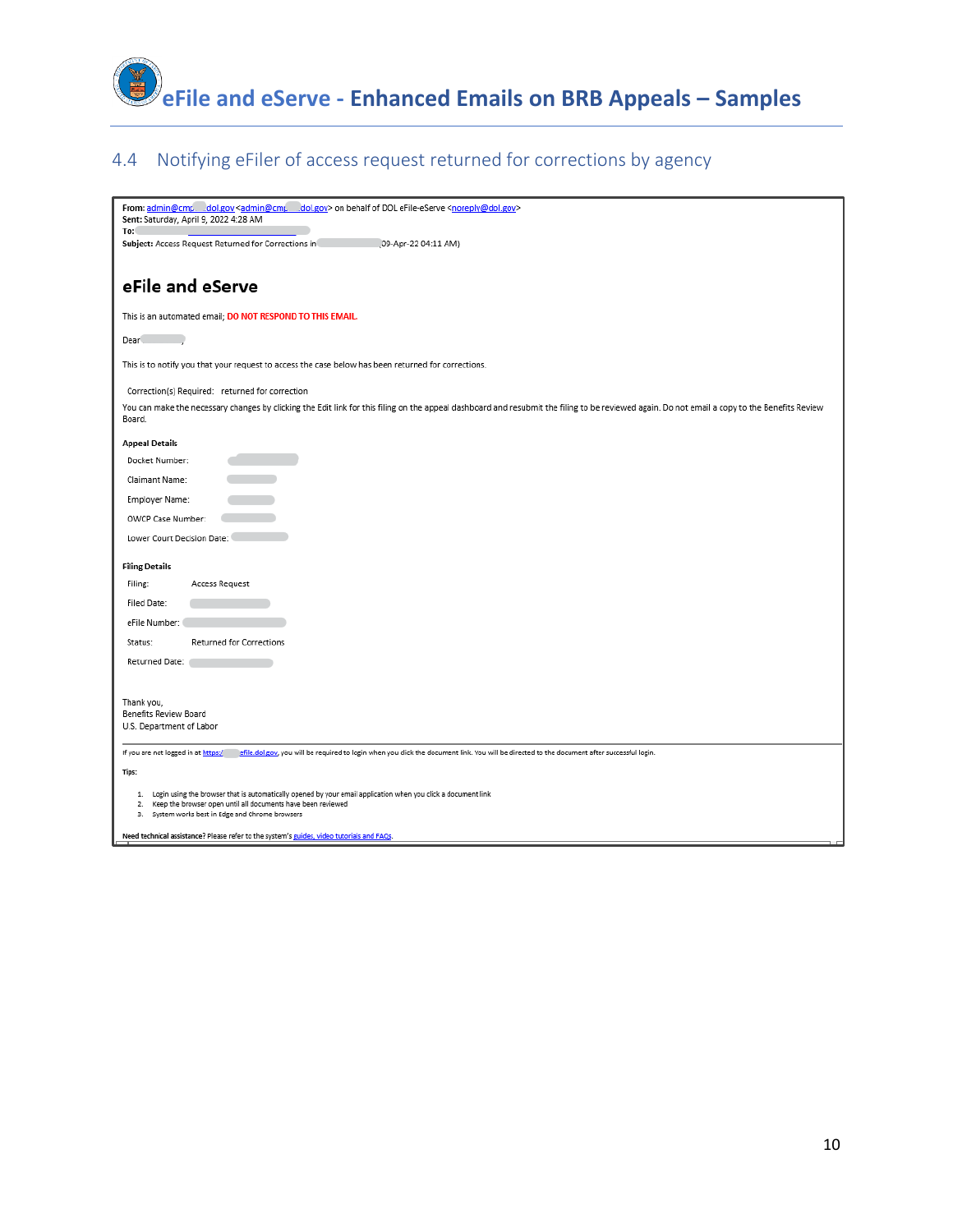

# 5 File a New Appeal with BRB

#### 5.1 Notifying eFiler of receipt of new appeal

| New Appeal Received and Pending Review for                                                                                                                                    | in OWCP Case<br>06-Apr-2                                                                      |
|-------------------------------------------------------------------------------------------------------------------------------------------------------------------------------|-----------------------------------------------------------------------------------------------|
| admin@cmp lol.gov on behalf of DOL eFile-eServe <norepl<br>To</norepl<br>                                                                                                     | ᠿ<br>$\leftarrow$ Reply<br>≪) Reply All<br>$\rightarrow$ Forward<br><br>Wed 4/6/2022 12:19 PM |
| (i) If there are problems with how this message is displayed, click here to view it in a web browser.                                                                         |                                                                                               |
| eFile and eServe                                                                                                                                                              |                                                                                               |
| This is an automated email; DO NOT RESPOND TO THIS EMAIL.                                                                                                                     |                                                                                               |
| De¿                                                                                                                                                                           |                                                                                               |
| This is to notify you that your new appeal filing, requesting docketing of the matter below, was received on 06-Apr-22 and is pending review<br>by the Benefits Review Board. |                                                                                               |
| <b>Appealed Case Details</b>                                                                                                                                                  |                                                                                               |
| Claimant Name:                                                                                                                                                                |                                                                                               |
| OWCP Number:                                                                                                                                                                  |                                                                                               |
| OALJ Case Number:                                                                                                                                                             |                                                                                               |
| Lower Court Decision Date: 01-Apr-22                                                                                                                                          |                                                                                               |
| Parties on Appeal                                                                                                                                                             |                                                                                               |
| <b>Email Address</b><br>Name<br><b>Registered in EFS</b>                                                                                                                      |                                                                                               |
| Yes                                                                                                                                                                           |                                                                                               |
| No                                                                                                                                                                            |                                                                                               |
| <b>Filing Details</b>                                                                                                                                                         |                                                                                               |
| Filing:<br>New Appeal                                                                                                                                                         |                                                                                               |
| Filed Date:<br>06-Apr-22                                                                                                                                                      |                                                                                               |
| eFile Number:                                                                                                                                                                 |                                                                                               |
| Status:                                                                                                                                                                       |                                                                                               |
|                                                                                                                                                                               |                                                                                               |
| Thank you,                                                                                                                                                                    |                                                                                               |
| Benefits Review Board<br>U.S. Department of Labor                                                                                                                             |                                                                                               |
|                                                                                                                                                                               |                                                                                               |
| Need technical assistance? Please refer to the system's guides, video tutorials and FAQs.                                                                                     |                                                                                               |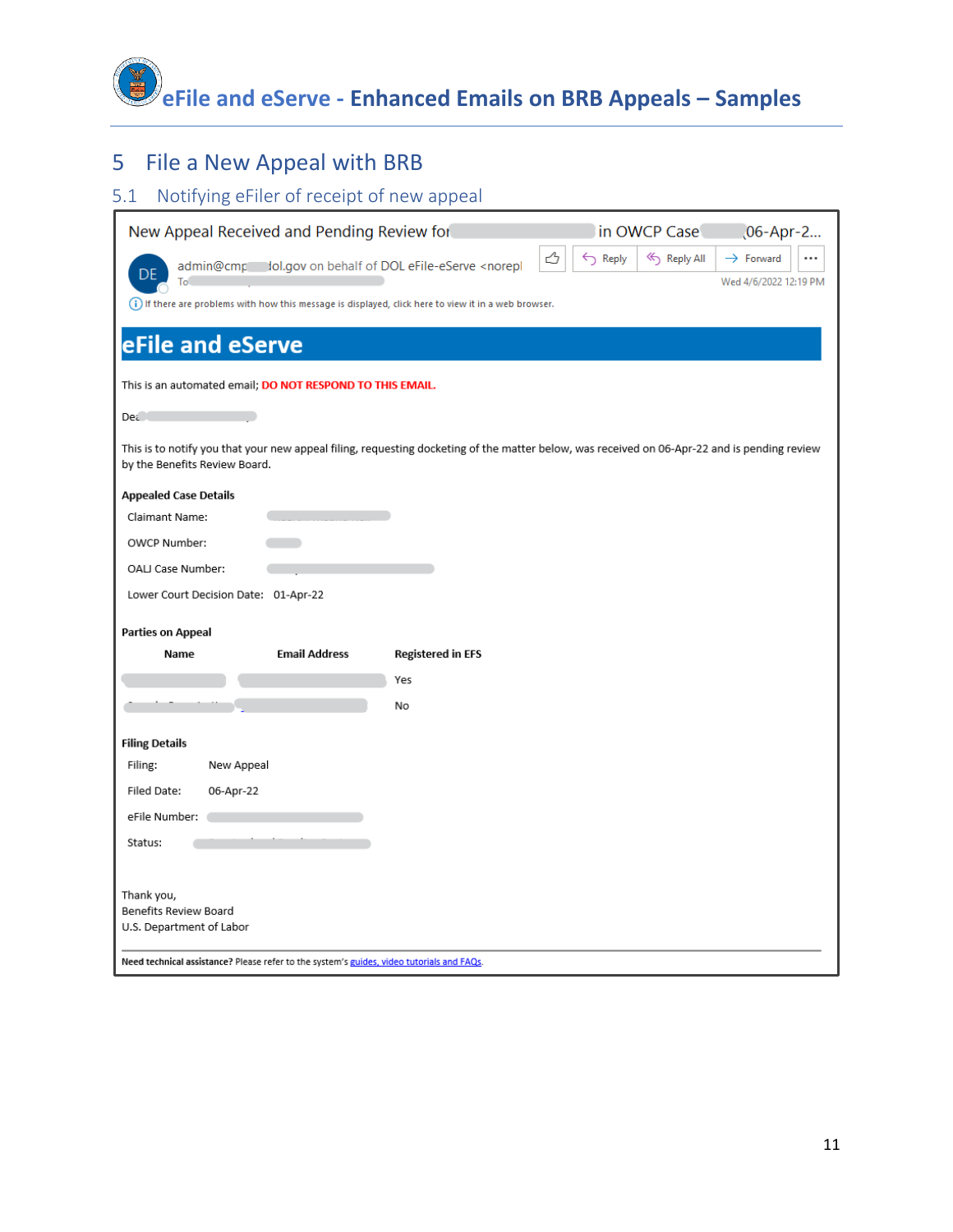

#### 5.2 Notifying eFiler about new appeal approval by agency

| From: admin@cmp dol.gov <admin@cmp dol.gov=""> on behalf of DOL eFile-eServe <noreply@dol.gov><br/>Sent: Friday, April 22, 2022 3:39 PM</noreply@dol.gov></admin@cmp>                                                                                                                                              |
|--------------------------------------------------------------------------------------------------------------------------------------------------------------------------------------------------------------------------------------------------------------------------------------------------------------------|
| To:                                                                                                                                                                                                                                                                                                                |
| Subject: New Appeal Accepted as a Filing for<br>22-Apr-22 03:38 PM)                                                                                                                                                                                                                                                |
|                                                                                                                                                                                                                                                                                                                    |
|                                                                                                                                                                                                                                                                                                                    |
| eFile and eServe                                                                                                                                                                                                                                                                                                   |
| This is an automated email; DO NOT RESPOND TO THIS EMAIL.                                                                                                                                                                                                                                                          |
| Dear <sup>1</sup>                                                                                                                                                                                                                                                                                                  |
| This is to notify you that your new appeal filing in the matter below has been accepted as a filing pending further review by the Benefits Review Board. Please find assigned<br>the Board's docket number below.                                                                                                  |
| The Board will issue an official acknowledgement letter upon completion of its review to the parties whose email addresses are available in the system. You are responsible<br>for serving the other parties in the case, following the Board's procedural rules. Do not send a copy to the Benefits Review Board. |
| Appeal Details                                                                                                                                                                                                                                                                                                     |
| Docket Number:                                                                                                                                                                                                                                                                                                     |
| Claimant Name:                                                                                                                                                                                                                                                                                                     |
| Employer Name:                                                                                                                                                                                                                                                                                                     |
| OWCP Number:                                                                                                                                                                                                                                                                                                       |
| OALJ Case Number:                                                                                                                                                                                                                                                                                                  |
| Lower Court Decision Date:                                                                                                                                                                                                                                                                                         |
| Parties on Appeal                                                                                                                                                                                                                                                                                                  |
| Email Address<br>Registered in EFS<br>Name                                                                                                                                                                                                                                                                         |
| No                                                                                                                                                                                                                                                                                                                 |
| Yes                                                                                                                                                                                                                                                                                                                |
| <b>Filing Details</b>                                                                                                                                                                                                                                                                                              |
| Filing:<br>New Appeal                                                                                                                                                                                                                                                                                              |
| Filed Date:<br>22-Apr-22 03:24 PM                                                                                                                                                                                                                                                                                  |
| eFile Number:                                                                                                                                                                                                                                                                                                      |
| Status:<br>Accepted as a Filing                                                                                                                                                                                                                                                                                    |
| Accepted Date: 22-Apr-22 03:38 PM                                                                                                                                                                                                                                                                                  |
| Thank vou.<br>Benefits Review Board<br>U.S. Department of Labor<br>Need technical assistance? Please refer to the system's guides, video tutorials and FAQs.                                                                                                                                                       |
|                                                                                                                                                                                                                                                                                                                    |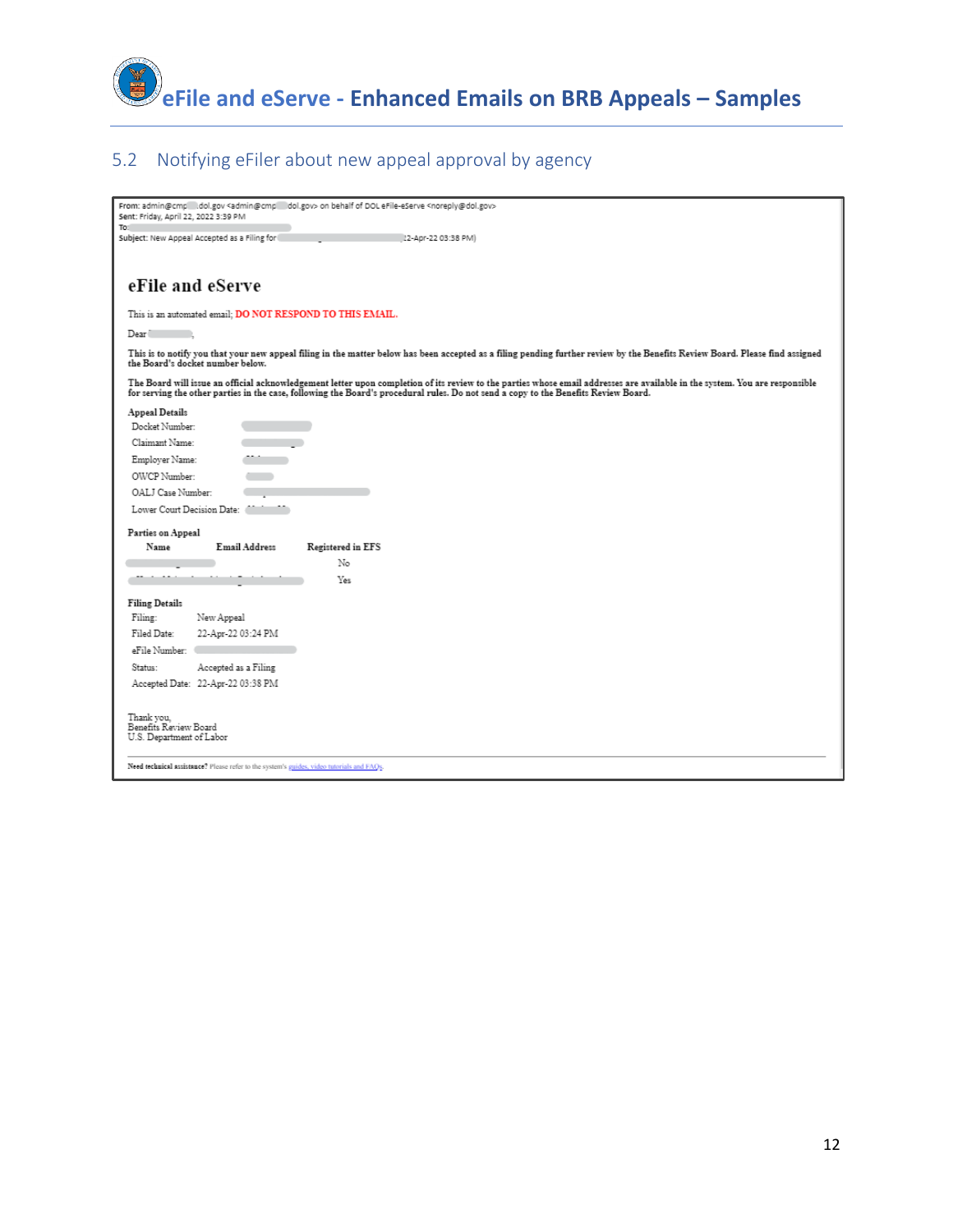

#### 5.3 Notifying eFiler about new appeal rejection by agency

| New Appeal Not Accepted for <b>Cultum</b> T in OWCP Case                                              |                          | (08-Apr-22 02:48 PM)                                                                                                                                   |  |
|-------------------------------------------------------------------------------------------------------|--------------------------|--------------------------------------------------------------------------------------------------------------------------------------------------------|--|
| admin@cmp__dol.gov on behalf of DOL eFile-eServe <norepl<br>DF</norepl<br>                            |                          | ᠿ<br>$\leftarrow$ Reply<br>« Reply All<br>$\rightarrow$ Forward<br>$\bullet$ :                                                                         |  |
| To (                                                                                                  |                          | Fri 4/8/2022 2:49                                                                                                                                      |  |
| (i) If there are problems with how this message is displayed, click here to view it in a web browser. |                          |                                                                                                                                                        |  |
| eFile and eServe                                                                                      |                          |                                                                                                                                                        |  |
| This is an automated email; DO NOT RESPOND TO THIS EMAIL.                                             |                          |                                                                                                                                                        |  |
| Dear                                                                                                  |                          |                                                                                                                                                        |  |
|                                                                                                       |                          | This is to notify you that your new appeal filing, requesting docketing of the matter below, was not accepted as a filing for the reason listed below. |  |
| Reason: REJECTED email                                                                                |                          |                                                                                                                                                        |  |
| <b>Appealed Case Details</b>                                                                          |                          |                                                                                                                                                        |  |
| Claimant Name:                                                                                        |                          |                                                                                                                                                        |  |
| OWCP Number:                                                                                          |                          |                                                                                                                                                        |  |
| OALJ Case Number:                                                                                     |                          |                                                                                                                                                        |  |
| Lower Court Decision Date: 01-Apr-22                                                                  |                          |                                                                                                                                                        |  |
| <b>Parties on Appeal</b>                                                                              |                          |                                                                                                                                                        |  |
| <b>Email Address</b><br>Name                                                                          | <b>Registered in EFS</b> |                                                                                                                                                        |  |
|                                                                                                       | Yes                      |                                                                                                                                                        |  |
|                                                                                                       | No                       |                                                                                                                                                        |  |
|                                                                                                       | No                       |                                                                                                                                                        |  |
| <b>Filing Details</b>                                                                                 |                          |                                                                                                                                                        |  |
| Filing:<br>New Appeal                                                                                 |                          |                                                                                                                                                        |  |
| Filed Date:                                                                                           |                          |                                                                                                                                                        |  |
| eFile Number:                                                                                         |                          |                                                                                                                                                        |  |
| Status:<br>Not Accepted                                                                               |                          |                                                                                                                                                        |  |
| Not Accepted Date:                                                                                    |                          |                                                                                                                                                        |  |
|                                                                                                       |                          |                                                                                                                                                        |  |
| Thank you,                                                                                            |                          |                                                                                                                                                        |  |
| Benefits Review Board                                                                                 |                          |                                                                                                                                                        |  |
| U.S. Department of Labor                                                                              |                          |                                                                                                                                                        |  |
| Need technical assistance? Please refer to the system's guides, video tutorials and FAQs.             |                          |                                                                                                                                                        |  |
|                                                                                                       |                          |                                                                                                                                                        |  |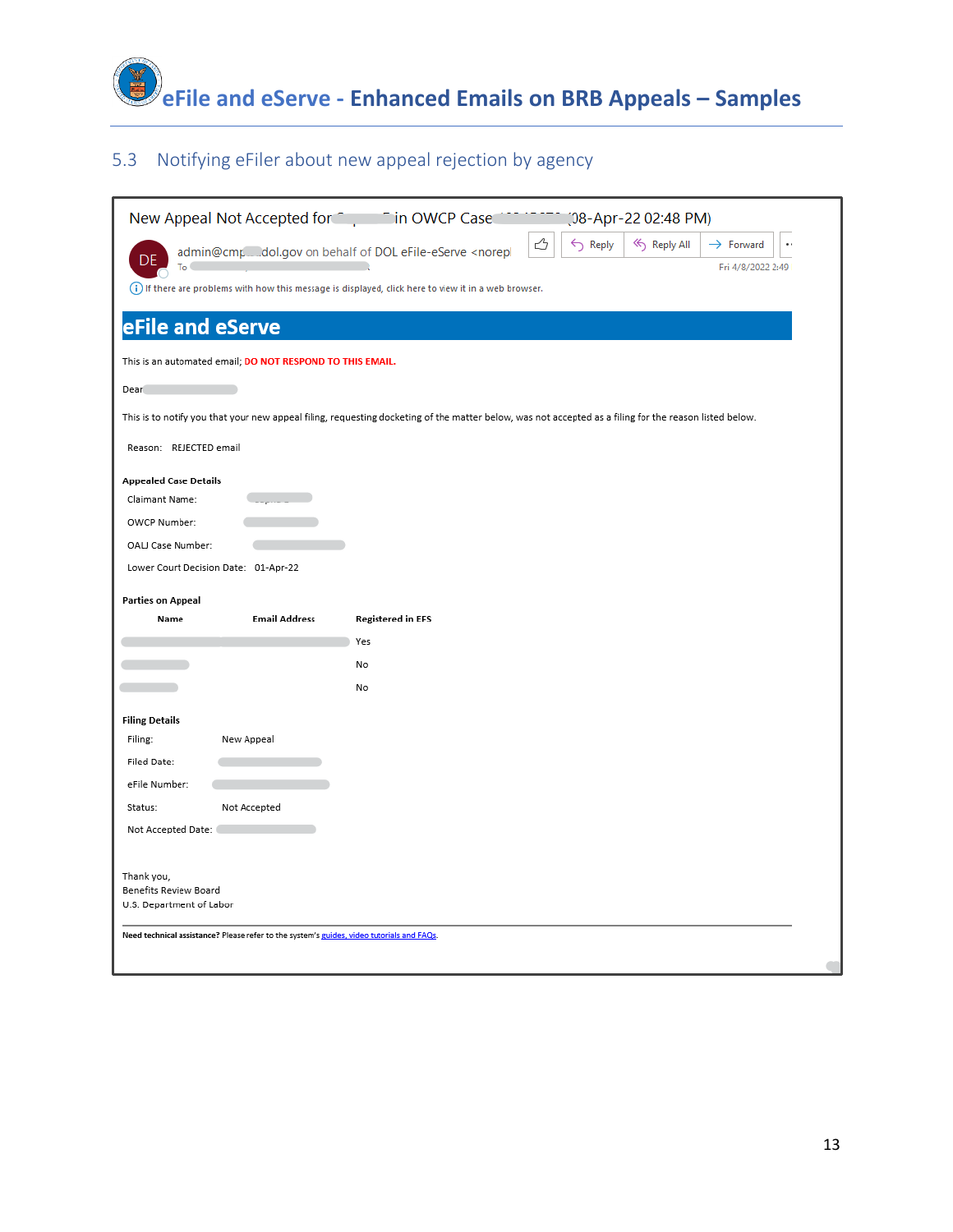

#### 5.4 Notifying eFiler about new appeal returned for corrections by agency

| From: admin@cmp dol.gov <admin@cmp dol.gov=""> on behalf of DOL eFile-eServe <noreply@dol.gov><br/>Sent: Friday, April 22, 2022 3:43 PM<br/>To:</noreply@dol.gov></admin@cmp>                                                                |
|----------------------------------------------------------------------------------------------------------------------------------------------------------------------------------------------------------------------------------------------|
| Subject: New Appeal Returned for Corrections for<br>(22-Apr-22 03:43 PM)                                                                                                                                                                     |
| eFile and eServe                                                                                                                                                                                                                             |
| This is an automated email; DO NOT RESPOND TO THIS EMAIL.                                                                                                                                                                                    |
| Dear                                                                                                                                                                                                                                         |
| This is to notify you that your new appeal filing, requesting docketing of the matter below, was returned for corrections for the reason below.                                                                                              |
| Correction(s) Required: Returned for correction<br>You can make the necessary changes by clicking the Edit link for this new appeal on the dashboard and resubmit to be reviewed again. Do not email a copy to the Benefits Review<br>Board. |
| Appealed Case Details<br>Claimant Name:                                                                                                                                                                                                      |
| OWCP Number:                                                                                                                                                                                                                                 |
| Not provided in the submission<br>OALJ Case Number:                                                                                                                                                                                          |
| Lower Court Decision Date: 01-Apr-22                                                                                                                                                                                                         |
| Parties on Appeal                                                                                                                                                                                                                            |
| Name<br>Email Address<br>Registered in EFS                                                                                                                                                                                                   |
| No                                                                                                                                                                                                                                           |
| Yes                                                                                                                                                                                                                                          |
| <b>Filing Details</b>                                                                                                                                                                                                                        |
| Filing:<br>New Appeal                                                                                                                                                                                                                        |
| Filed Date:<br>22-Apr-22 03:16 PM<br>eFile Number:                                                                                                                                                                                           |
| Returned for Corrections<br>Status:                                                                                                                                                                                                          |
| Returned Date: 22-Apr-22 03:43 PM                                                                                                                                                                                                            |
|                                                                                                                                                                                                                                              |
| Thank vou.<br>Benefits Review Board<br>U.S. Department of Labor                                                                                                                                                                              |
| Need technical assistance? Please refer to the system's guides, video tutorials and FAQs.                                                                                                                                                    |